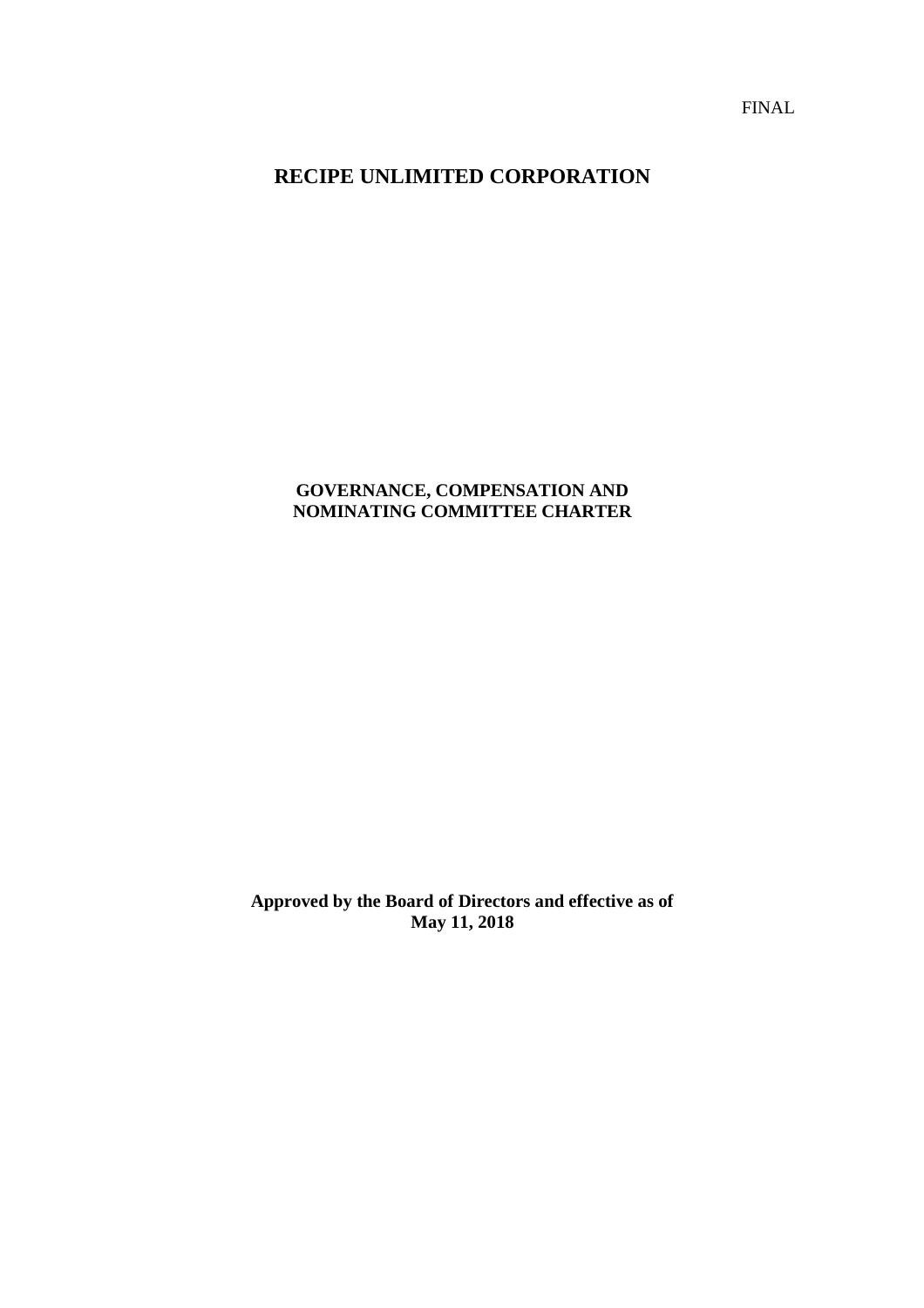# **RECIPE UNLIMITED CORPORATION**

#### **GOVERNANCE, COMPENSATION AND NOMINATING COMMITTEE CHARTER**

#### **1. Statement of Purpose**

The Governance, Compensation and Nominating Committee (the "**Committee**") of Recipe Unlimited Corporation ("**Recipe**") has been established by the Board for the purposes of (1) reviewing and approving the compensation of the CEO, CFO and the other executive officers of Recipe, (2) establishing the compensation of the directors of Recipe, (3) reviewing and making recommendations to the Board with respect to equity and incentive based plans and with respect to any other compensation matters that require approval of the Board, (4) reviewing Recipe's corporate governance practices and recommending changes to those practices as it considers appropriate, (5) reviewing the effectiveness and performance of the Board and of individual members and (6) reviewing and recommending candidates for nomination to the Board.

#### **2. Committee Membership**

#### *Members*

The Committee will consist of as many members of the Board as the Board may determine but in any event, not less than three members, one of whom is to be a person determined by the Board to be an Independent Director, a majority of whom are residents of Canada and at least two (2) directors nominated by the Fairfax Group Shareholders. Members of the Committee will be appointed by the Board, taking into account any recommendation that may be made by the Committee. Any member of the Committee may be removed and replaced at any time by the Board, and will automatically cease to be a member if he or she ceases to meet the qualifications set out below. The Board will fill vacancies on the Committee by appointment from among qualified members of the Board, taking into account any recommendation that may be made by the Committee. If a vacancy exists, the remaining members of the Committee may exercise all of its powers so long as there is a quorum.

#### *Chair*

The Board will designate one of the members of the Committee to be the Chair of the Committee, taking into account any recommendation that may be made by the Committee.

#### *Qualifications*

At least one member of the Committee must be independent, as determined in accordance with the rules of applicable stock exchanges and securities regulatory authorities. Members must have suitable experience and must be familiar with corporate governance practices and the compensation practices of public companies.

#### *Ex Officio Members and Management Attendance*

The Committee may invite, at its discretion, members of management to attend a meeting of the Committee. Any member of management will attend a Committee meeting if invited by the Committee.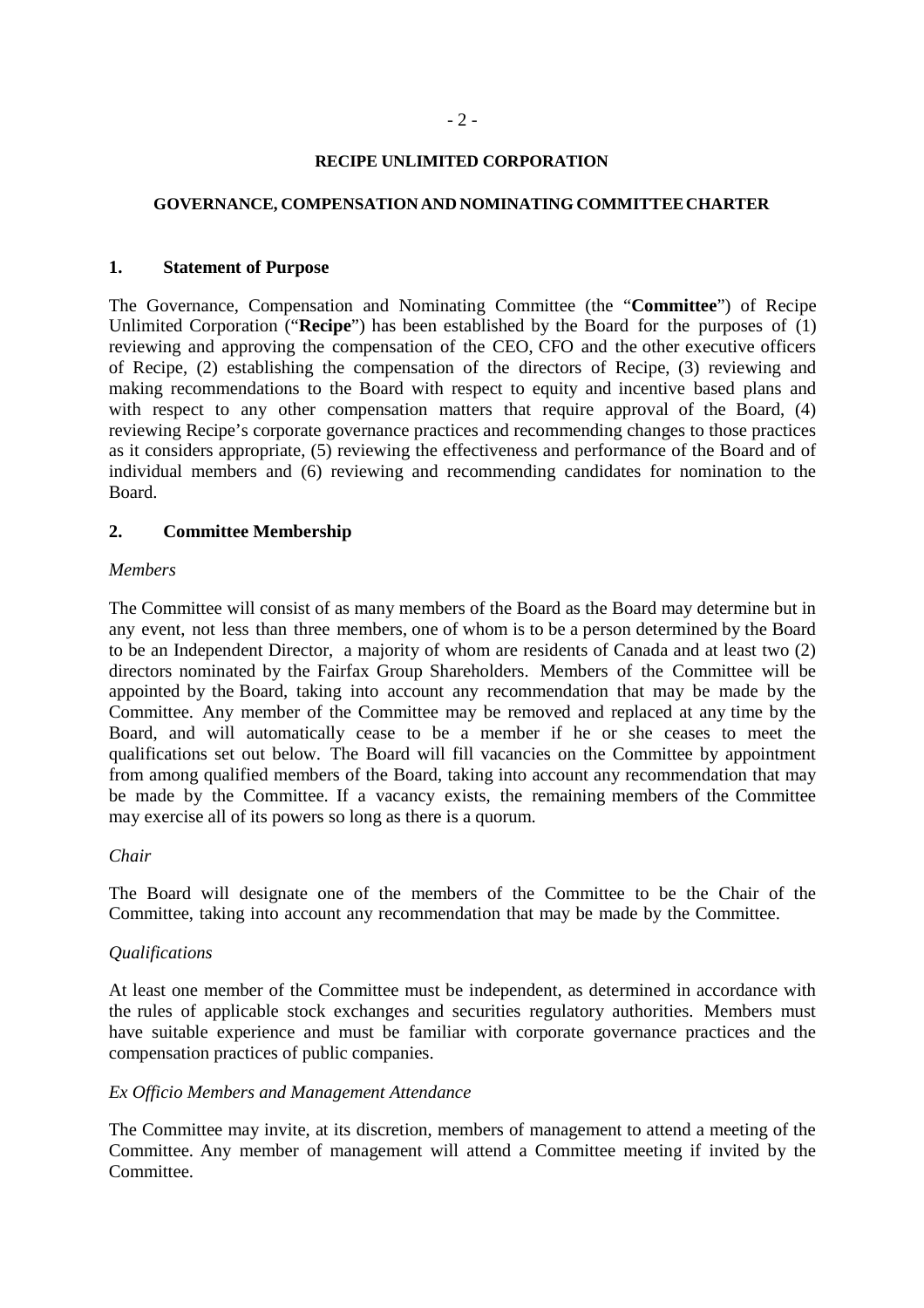# **3. Committee Operations**

# *Frequency of Meetings*

The Chair, in consultation with the other members of the Committee, will determine the schedule and frequency of meetings of the Committee.

# *Agenda and Reporting to the Board*

The Chair will establish the agenda for meetings in consultation with the other members of the Committee and the Chairman of the Board. To the maximum extent possible, the agenda and meeting materials will be circulated to the members in advance to ensure sufficient time for study prior to the meeting. The Committee will report to the Board at the next meeting of the Board following each Committee meeting.

# *Secretary*

The Corporate Secretary of Recipe will, subject to any contrary direction of the Committee, act as secretary of the Committee.

#### *Minutes*

The secretary of the Committee will keep regular minutes of Committee proceedings and will circulate them to all Committee members and the Chairman of the Board (and to any other director that requests that they be sent to him or her) on a timely basis.

#### *Quorum*

A quorum at any meeting will be a simple majority, including at least one director nominated by each of the the Fairfax Group Shareholders and Phelan Group Shareholders.

# *Procedure*

The procedure at meetings will be determined by the Committee.

# *Transaction of Business*

The powers of the Committee may be exercised at a meeting where a quorum is present or by resolution in writing signed by all members of the Committee.

#### *Absence of Chair*

In the absence of the Chair, the Committee may appoint one of its other members to act as Chair of that meeting.

# *Exercise of Power Between Meetings*

Between meetings, the Chair of the Committee, or any member of the Committee designated for this purpose, may, if required in the circumstance, exercise any power delegated by the Committee. The Chair or other designated member will promptly report to the other Committee members in any case in which this interim power is exercised.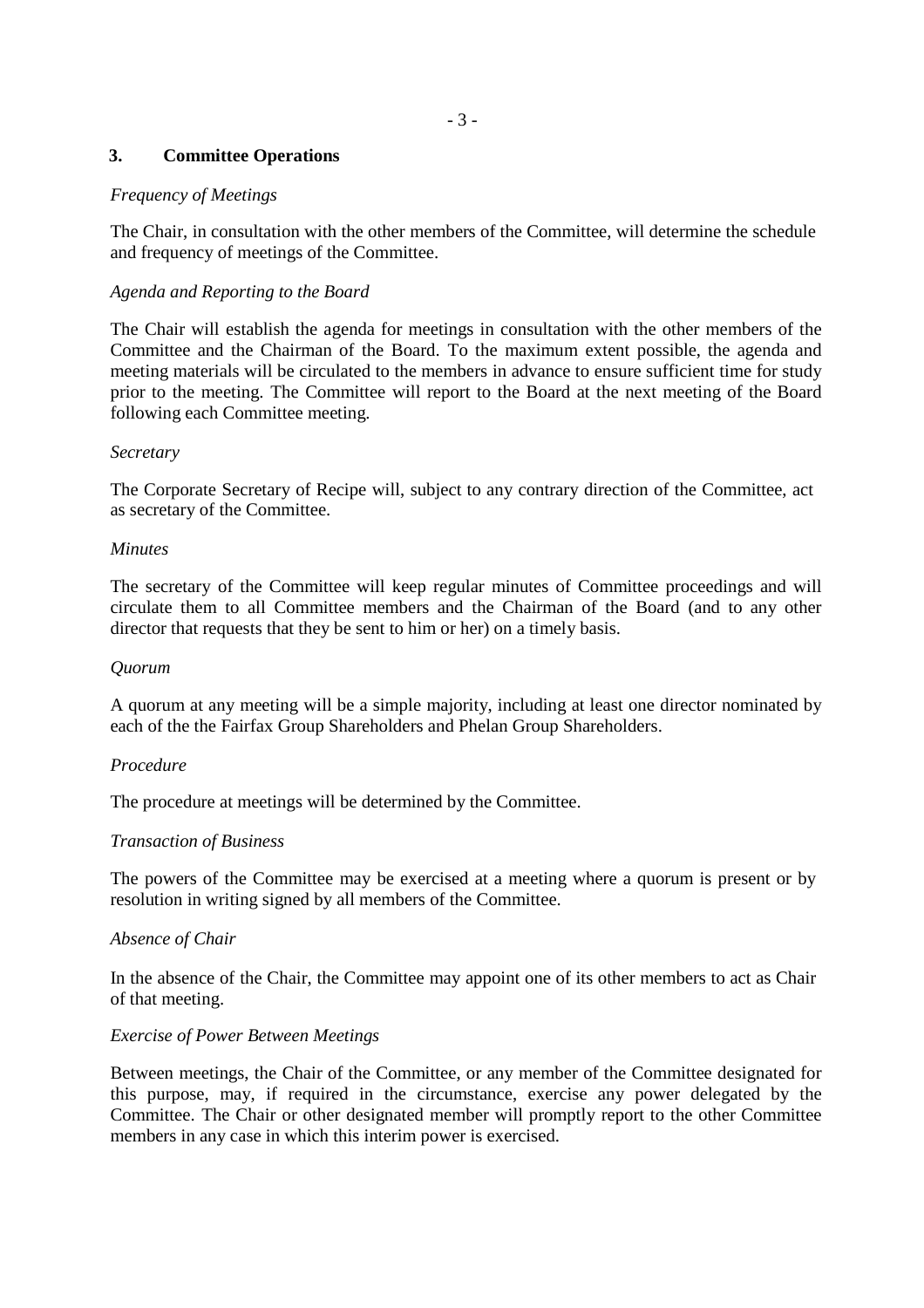# **4. Committee Duties and Responsibilities**

The Committee is responsible for performing the duties set out below and any other duties that may be assigned to it by the Board and performing any other functions that may be necessary or appropriate for the performance of its duties.

# **(a) Evaluation and Compensation of the CEO**

The Committee will annually evaluate the performance of the CEO relative to the corporate objectives approved by the Board and review and when appropriate approve the compensation of the CEO.

# **(b) Evaluation and Compensation of CFO and Executive Officers**

The Committee will annually evaluate the performance of the CFO and each executive officer relative to the corporate objectives approved by the Board (taking into account the specific responsibilities of that executive officer) and review and approve the compensation of the CFO and each executive officer, including any equity or incentive based payments, taking into account the recommendations of the CEO. As part of the Committee's annual evaluation of Recipe's executive officers, the Committee will consider the management succession plans.

# **(c) Compensation of the Directors**

The Committee will establish the compensation to be paid to the directors of Recipe, including any equity or incentive based payments. In doing so, the Committee will consider the following:

- The time commitment associated with being a director of Recipe, including, as applicable, committee (and committee Chair) work;
- The responsibilities and risks associated with being a director of Recipe;
- Compensation paid to directors by companies similar to Recipe; and
- Any other factors the Committee considers relevant.

# **(d) Equity and Incentive Based Plans**

The Committee will review and make recommendations to the Board regarding any equity or incentive based plans proposed by management of Recipe that do not otherwise require the approval of this Committee. The Committee will also review and make recommendations regarding any other compensation arrangement that requires approval of the Board.

# **(e) Approach to Corporate Governance**

The Committee will review Recipe's overall approach to corporate governance, taking into account those elements that are unique to Recipe, and make recommendations to the Board. Among other things, the Committee (or as it may delegate) will:

• Develop and recommend to the Board corporate governance guidelines (which will include the mandate of the Board) and a code of business conduct and ethics for Recipe.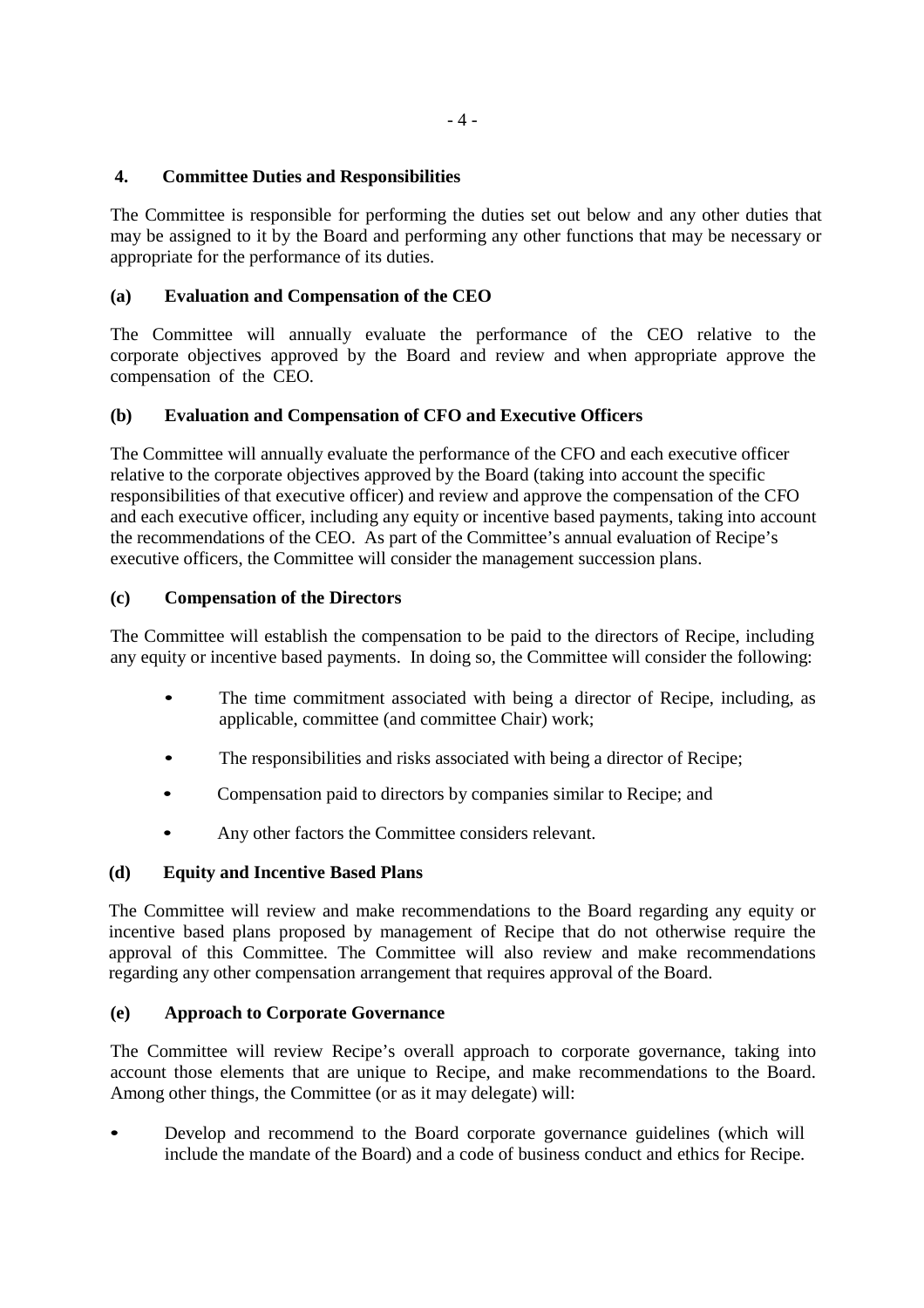The Committee will annually review the adequacy of those guidelines and the code and recommend any changes the Committee considers appropriate;

- Consider and recommend to the Board any new committees the Committee believes are appropriate;
- Organize an orientation and education program for new directors;
- Develop charters for any new committees established by the Board and annually receive feedback from and assess the charter of each of the committees, and recommend any changes the Committee considers appropriate;
- Annually evaluate and report to the Board on the performance and effectiveness of (i) the Board and each of its members and (ii) each committee (including this Committee) and each of its members. Assessments will consider Recipe's corporate governance guidelines, committee charters (with respect to evaluations of committees), and, in the case of individual directors, any applicable position descriptions (including for the Chairman and the Chairs of each committee) and the competencies and skills each individual director is expected to bring. Based on its evaluations, the Committee will recommend to the Board any changes it believes are necessary or appropriate;
- Monitor developments in the area of corporate governance, and after discussions with any person the Committee considers appropriate, recommend any changes the Committee believes are appropriate;
- Consider proposals by directors to engage outside advisors on behalf of the Board as a whole or on behalf of an independent director;
- Recommend to the Board those directors it considers qualified for appointment to each Board committee. Where a vacancy occurs at any time in the membership of any Board committee, the Committee will recommend to the Board a director to fill that vacancy subject to the rights of the Fairfax Group Shareholders and Phelan Group Shareholder, as applicable, to nominate any nominee for the Committee's consideration in the event such vacancy was the result of such Shareholder Group's previous nominee;
- Recommend to the Board those Board committee members it considers qualified to Chair those committees;
- Annually consider the appropriateness of the insurance arrangements for directors and officers of Recipe; and
- Periodically examine the size of the Board and recommend to the Board a size that facilitates effective decision making.

#### **(f) Nomination of Directors**

The Committee is responsible for identifying individuals qualified to be members of the Board and recommending to the Board director nominees for election at the next annual meeting of shareholders. In making its recommendations, the Committee will, after conducting the reviews, examinations and inquiries it believes are appropriate, consider: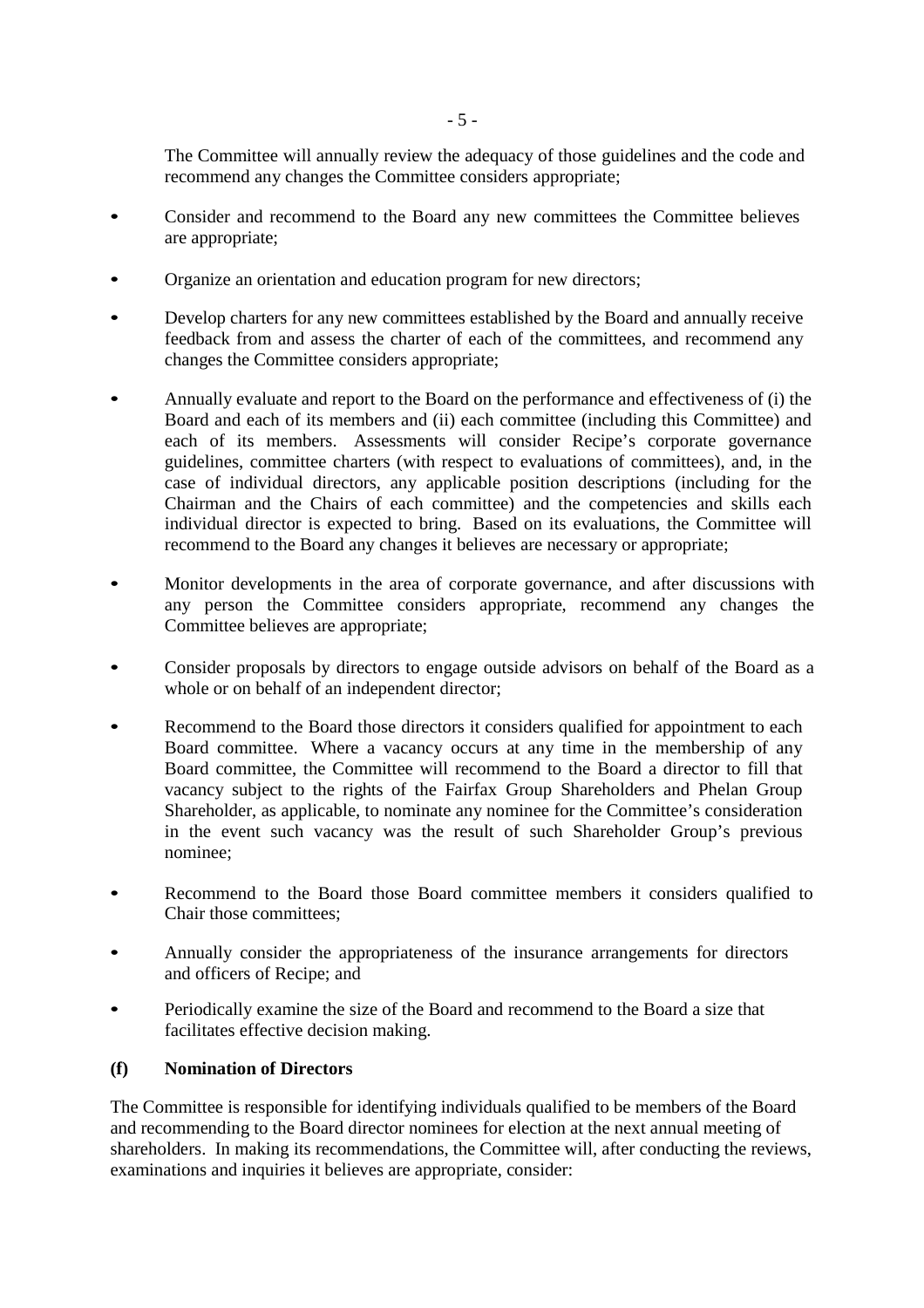- The competencies and skills that the Board considers to be necessary for the Board, as a whole, to possess;
- The competencies and skills that the Board considers each existing director to possess and that the Committee considers any new nominee to possess;
- The independence requirements of the Board and each committee; and
- The requirements of the Audit Committee with respect to the financial literacy and financial expertise of its members, and the requirements of other committees for distinctive expertise.

# **(g) Related Party Transactions**

The Committee will review all proposed significant related party transactions involving directors, executive officers or the multi voting shareholders of Recipe and will recommend that a Special Committee of Independent Directors be established to ensure that any such related party transactions are fair to Recipe and in the best interests of Recipe.

#### **(h) Reporting**

The Committee will oversee the preparation of any disclosure about the corporate governance and compensation practices of Recipe, including any report required to be included in the proxy materials for the annual meeting of Recipe shareholders.

#### **5. The Committee Chair**

In addition to the responsibilities of the Chair described above, the Chair has the primary responsibility for overseeing and reporting on the evaluations to be conducted by the Committee, as well as monitoring developments with respect to compensation practices in general and reporting to the Committee on any significant developments.

# **6. Committee Evaluation**

The performance of the Committee will be evaluated by the Board as part of its annual evaluation of the Board committees.

#### **7. Company Pension Plan**

Recipe is the sponsor and administrator of the company's pension plans and corresponding programs (the "**Plans**"). The Board has established a committee known as the "Management Pension Committee (comprised of the CFO and General Counsel) to which various powers, duties and functions relating to the company's role as the administrator and sponsor of the Plans. The Committee shall oversee the activities of the Management Pension Committee in a manner that is consistent with the Management Pension Committee Terms of Reference attached as Schedule A to this Charter.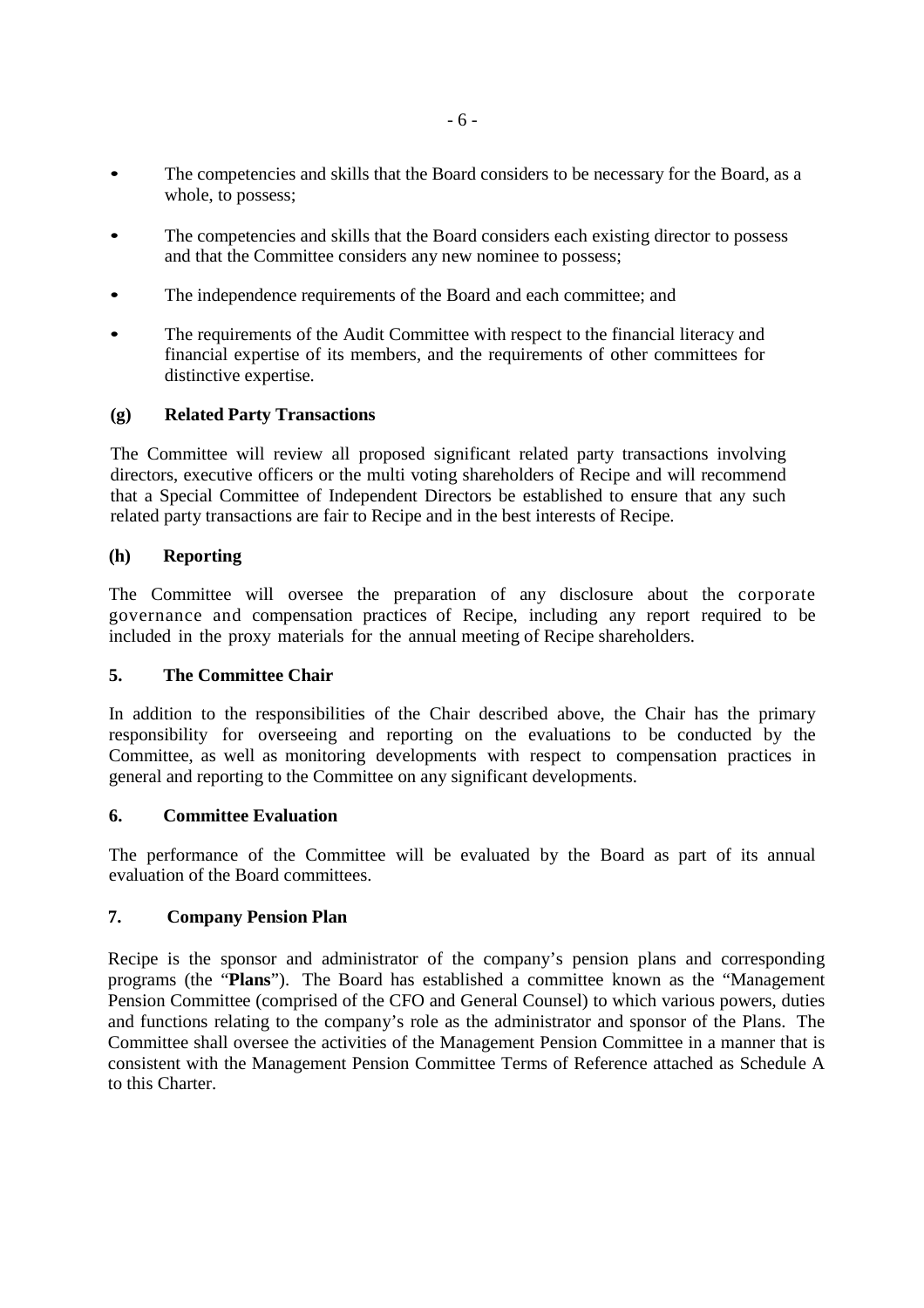#### **SCHEDULE A – PENSION COMMITTEE TERMS OF REFERENCE**

FINAL : As approved by the Board at the May 14, 2014 meeting

# **PENSION COMMITTEE TERMS OF REFERENCE**

**Terms of Reference Relating to the Administration**

**of**

**Certain Pension Plans**

**of**

**Recipe Unlimited Corporation ("Recipe")**

**Effective as of May 14, 2014**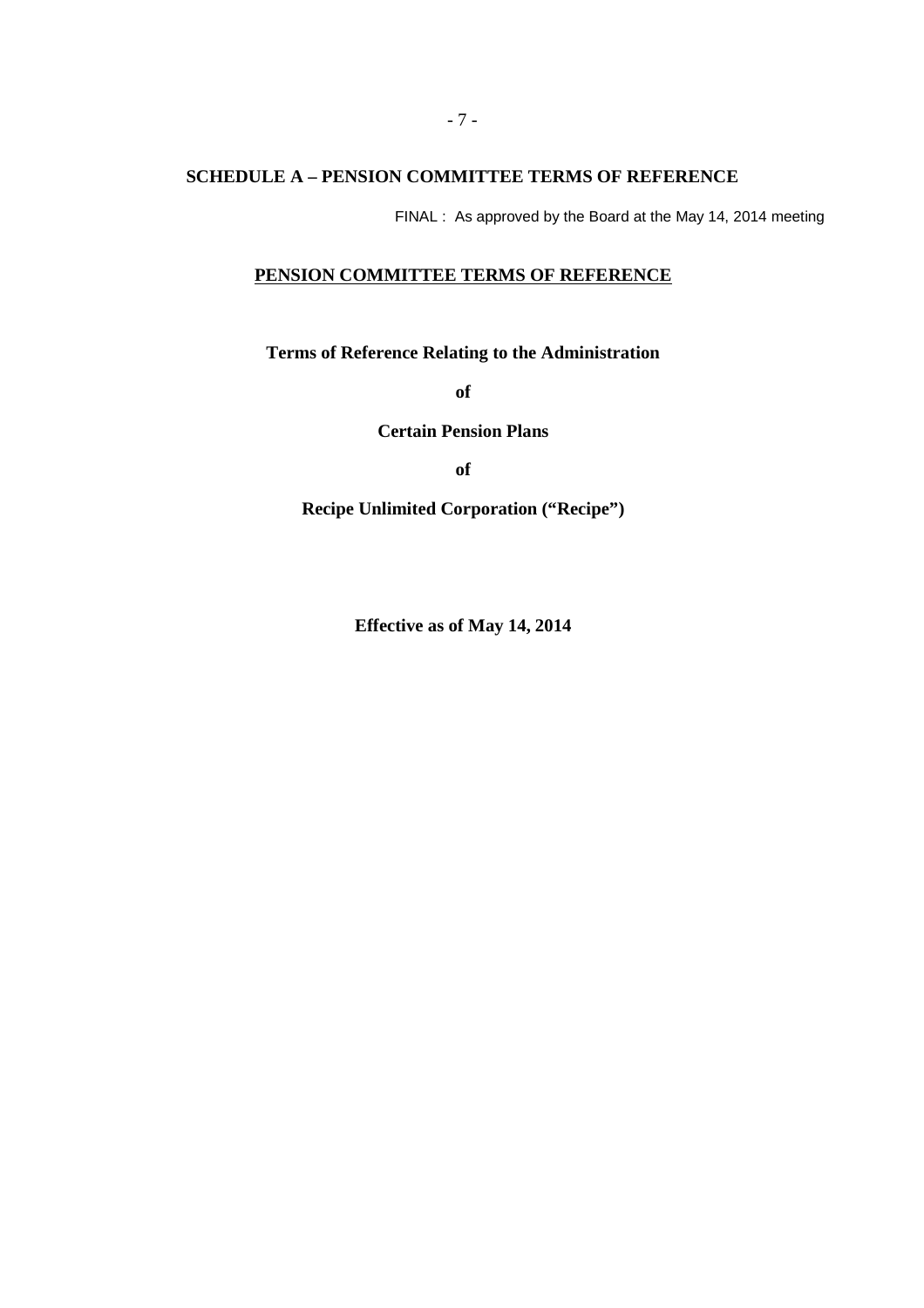# **PART A**

# **DUTIES AND RESPONSIBILITIES OF RECIPE's MANAGEMENT PENSION COMMITTEE**

#### **1. Purpose of The Terms of Reference**

The Terms of Reference set out the policies and procedures to be followed by Recipe's management pension committee (the "**Management Pension Committee**") in the administration of the pension plans (collectively the "**Plans**") listed on Schedule A attached.

#### **2. Establishment of the Pension Committee**

The Management Pension Committee was established by Recipe's Board of Directors (the "**Board**") on October 22, 2013.

The Management Pension Committee exists to assist the Board (including any Committees of the Board) in the oversight and administration of the Plans and the oversight and administration of the related funding arrangements (collectively referred to as the "**Funds**") established by Recipe for the investment of the assets of the Plans. The Management Pension Committee also carries out functions for and on behalf of Recipe in its capacity as sponsor of the Plans.

The Management Pension Committee shall operate under the supervision, direction and control of the Compensation Committee of the Board (the "**Board Pension Committee**"), and shall report to the Board Pension Committee as provided in this Terms of Reference.

# **3. Role of the Board Pension Committee**

# **(a) Role as Administrator of the Plans**

Recipe has responsibility for the prudent administration of the applicable Plan(s) and the Fund(s) in accordance with the applicable pension benefits standards legislation**,** the *Income Tax Act* (Canada) and any other applicable legislation. The following specific powers, duties and responsibilities will be exercised on behalf of Recipe by the Board Pension Committee:

# *Governance*

- (i) The appointment and removal of members of the Management Pension Committee;
- (ii) The review and approval, as applicable, of the periodic reports prepared for the Board Pension Committee by the Management Pension Committee regarding the Plans and Funds (such reports shall, among other things, address the ongoing administration, investment and governance of the Plans and Funds, as well as the design and funding of the Plans and Funds);
- (iii) The review and approval, as applicable, of any reports prepared by the Management Pension Committee regarding the activities of the Management Pension Committee and their delegates and service providers in respect of the applicable Plan(s);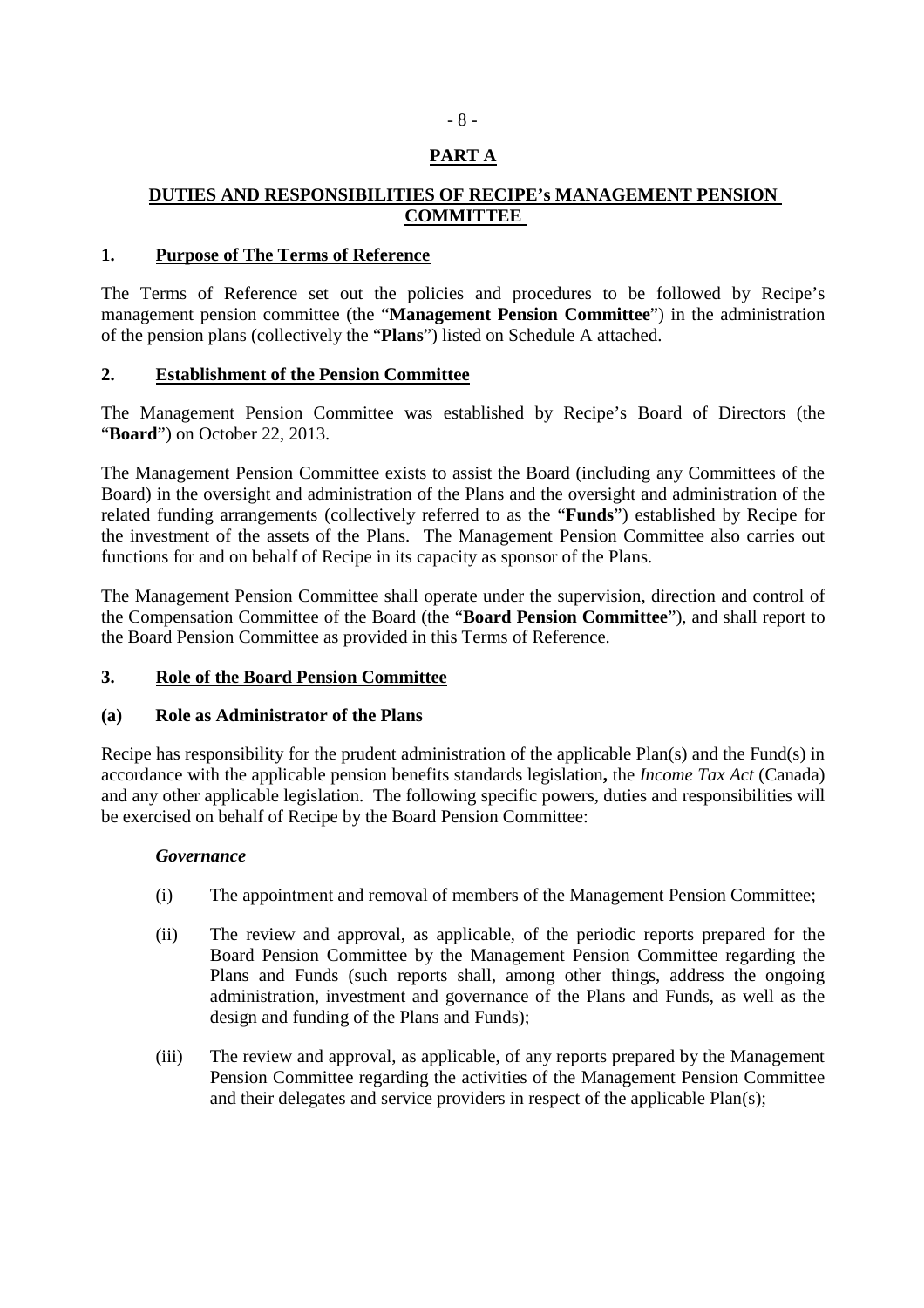#### *Investment*

- (iv) The appointment of the investment managers for the Plans based on the recommendations of the Management Pension Committee;
- (v) The adoption of the general investment strategy for the Plans based on the recommendations of the Management Pension Committee;

#### *Administration*

- (vi) The appointment of the actuary(ies) for the Plans based on the recommendations of the Management Pension Committee;
- (vii) The approval of the actuarial reports in respect of the Plans based on the recommendations of the Management Pension Committee;
- (viii) The appointment of third party administrators for the Plans and other service providers based on the recommendations of the Management Pension Committee;
- (ix) The appointment of funding agents in respect of the Plans based on the recommendations of the Management Pension Committee;
- (x) The review of annual reports prepared by the Management Pension Committee (which may incorporate reports prepared by the auditor and other agents and advisors in respect of the administration of the Plans and the administration and investment of the Funds), including, in particular, summary reports on the investment performance of the investment managers, and to take action as appropriate; and
- (xi) The administration of the audit of the annual Pension Financial Statements by Recipe's auditor.

#### **(b) In Relation to Recipe's Role as Sponsor/Employer of the Plans**

Recipe has certain responsibilities as a sponsor/employer under the applicable Plan(s), including, without limitation, the following specific powers, duties and responsibilities in respect of the applicable Plan(s), which will be exercised on behalf of Recipe by the Board Pension Committee:

#### *Plan Design*

(i) Except as specifically delegated to the Management Pension Committee in Section 5(b)(iii) below or otherwise, adopting any amendments to or winding-up (in whole or in part), the Plans and their respective Funds (and related funding agreements) based on the recommendations of the Management Pension Committee; and

# *Funding*

(ii) Approving the general funding strategy for the Plans.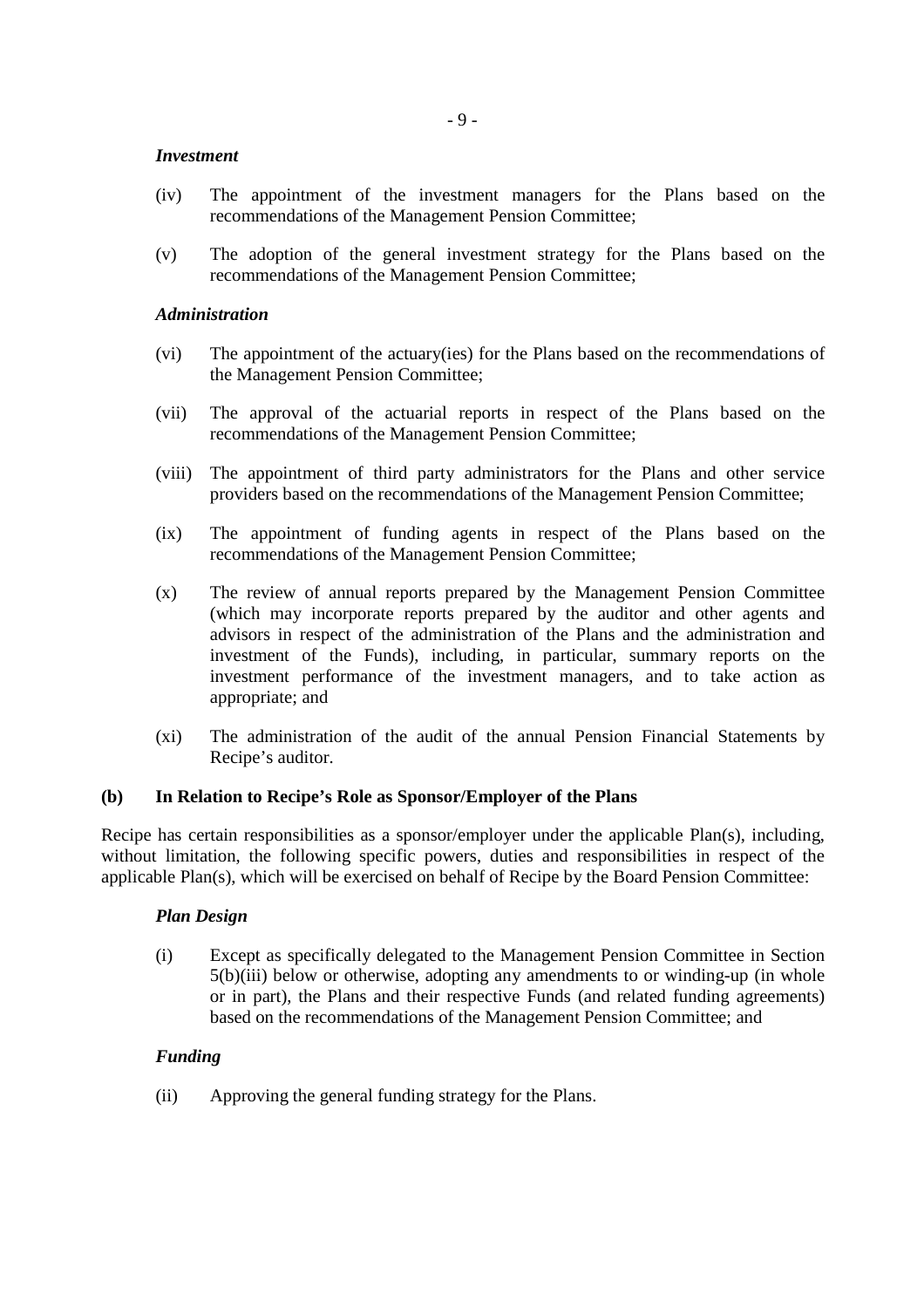#### **4. Role of the Management Pension Committee**

#### **(a) In Relation to each Company's Role as Administrator of the Plans**

In performance of its duties and responsibilities in respect of the oversight, operation and administration of the Plans and the Funds on behalf of each Company, the Management Pension Committee shall:

#### *Plan Administration*

- (i) Oversee all aspects of the administration of the Plans and the Funds, which administration may be assigned by either the Management Pension Committee to certain employees of Recipe or by the Board Pension Committee to benefit administration agents, the funding agents of the Funds, and other legal, actuarial and financial advisors retained by Recipe in connection with such administration, based on the recommendation of the Management Pension Committee. In that regard, the Management Pension Committee shall review and monitor:
	- (A) All reports and statements pertaining to administration of the Plans to ensure each Plan is administered in accordance with its terms and applicable laws;
	- (B) The remuneration and performance of the investment manager(s), funding agents, auditors, actuaries and other agents and advisors appointed in respect of the Plans and the Funds, based upon the benchmarks established by the Management Pension Committee from time to time; and
	- (C) Information provided to Plan members about the Plans and ensure compliance with the applicable pension benefits standard legislation.
- (ii) Make recommendations to the Board Pension Committee in respect of the appointment of funding agents (custodians), third party administrators, actuaries, auditors and other agents and advisors considered appropriate in respect of the administration of the Plans and the Funds;

#### *Investment*

- (iii) Oversee all aspects of the investment of the Funds in accordance with the general investment strategy adopted by the Board Pension Committee, which investment may be assigned by either the Management Pension Committee to certain employees of Recipe or the Board Pension Committee to the funding agents of the Funds, investment agents, and other legal, actuarial and financial advisors retained by Recipe in connection with such administration, based on the recommendation of the Management Pension Committee. In that regard, the Management Pension Committee shall:
	- (A) Review and monitor all reports, statements and valuations required under the Plan pertaining to the investment policy, performance and funded status of the Plans, based upon the benchmarks established by the Management Pension Committee from time to time: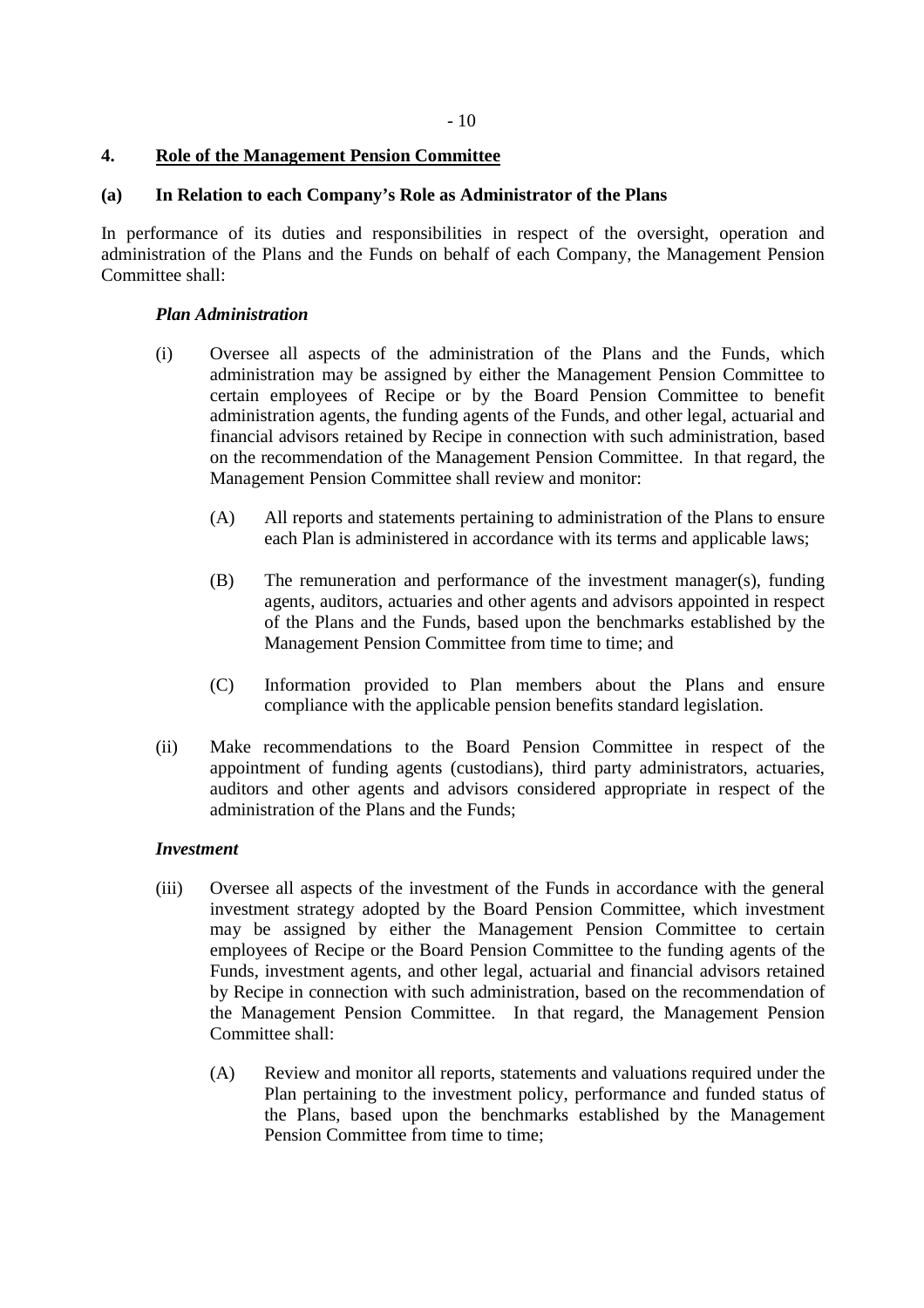- (C) Make recommendations to the Board Pension Committee in respect of the appointment of investment managers and other agents and advisors considered appropriate in respect of the investment of the Plans;
- (iv) Subject to the terms of the applicable Plan, authorize disbursements from the applicable Fund for payment of fees and expenses reasonably incurred by the auditors, investment managers, funding agents, third-party administrators, actuaries and other agents and advisors of the Plans in the performance of their duties in respect of the applicable Plan;
- (v) Manage cash-flow needs;
- (vi) Complete all applicable regulatory filings related to the Plans;
- (vii) Interpret the rules of the Plans in the event of questions raised by members;
- (viii) Receive, review and approve audited and unaudited financial statements for each of the Plans;

#### *Regulatory and Legal Compliance*

(ix) Review and monitor new developments and applicable law with respect to the Plans and ensure that the Plans comply with requirements of applicable federal and provincial legislation, rules and regulations with respect to reporting, filing and registration;

#### *Governance*

(x) Prepare a report no less frequently than annually for the Board Pension Committee outlining the activities of the Management Pension Committee and its delegates and service providers regarding the Plans and Funds. Such report shall, among other things, address the ongoing administration, investment and governance of the Plans and Funds, as well as the design and funding of the Plans and Funds;

#### *Other*

- (xi) Make recommendations to the Board Pension Committee with respect to those relevant matters noted in this Section 4(a) and report to the Board Pension Committee at least annually on the applicable matters and periodically on other matters deemed material by the Management Pension Committee;
- (xiv) Perform such other duties and responsibilities as are delegated to the Management Pension Committee by the Board Pension Committee from time to time; and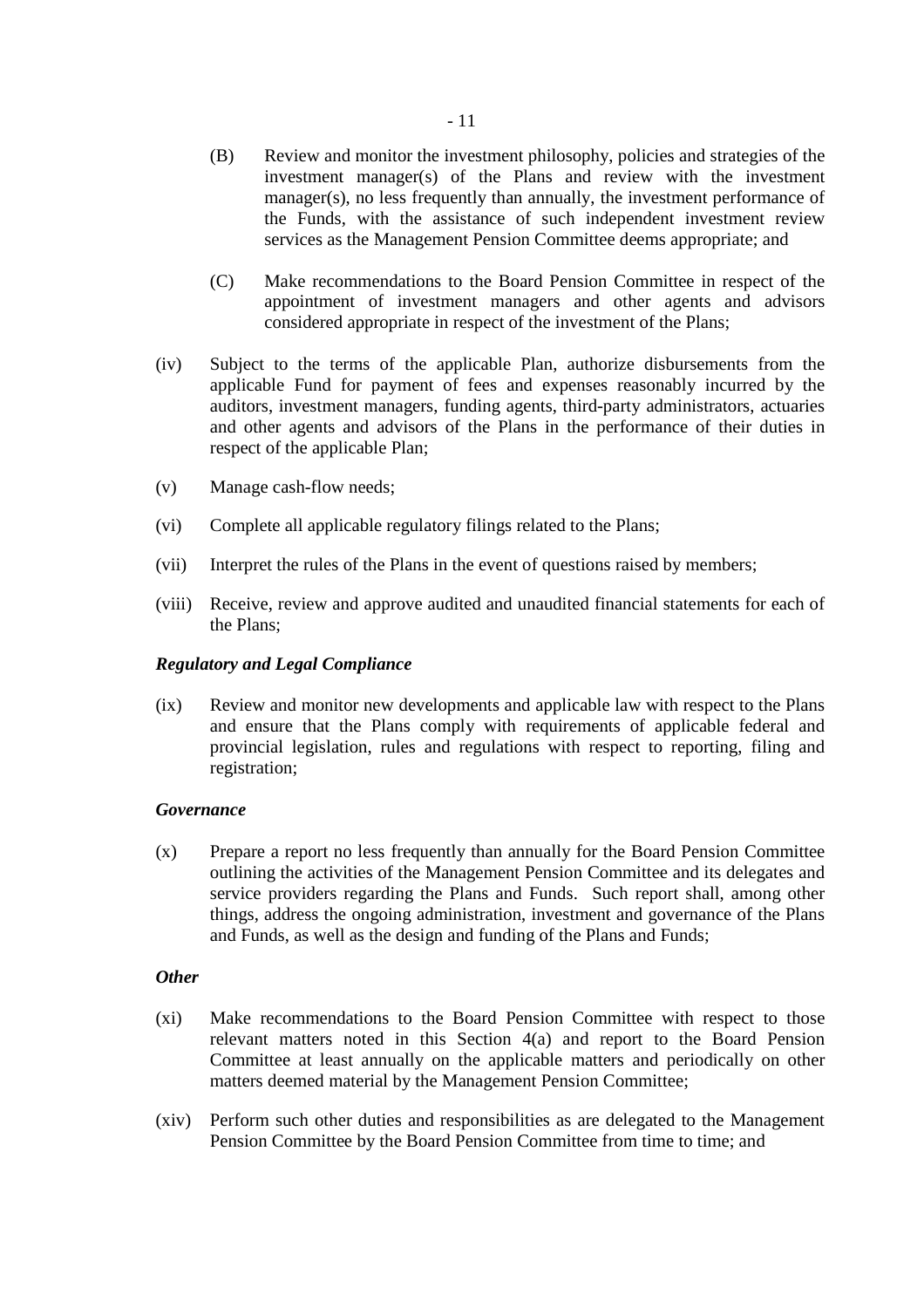(xv) Perform such other duties and responsibilities incidental to the duties described above as may be necessary and appropriate in carrying out such duties.

### **(b) In Relation to Recipe's Role as Sponsor Employer of the Plans**

In performance and exercise of its powers, duties and responsibilities in respect of Recipe's role as sponsor of the Plans, the Management Pension Committee shall, as applicable:

#### *Plan Design*

- (i) Make recommendations to the Board Pension Committee with respect to amendments to the Plans and the related funding/trust agreements;
- (ii) Monitor the appropriateness of Plan design;
- (iii) Adopt amendments to the Plans that are required to maintain and continue the registration of the Plans under provincial pension legislation and the *Income Tax Act* (Canada) and such routine or "house keeping" amendments as the Management Pension Committee considers to be prudent and/or necessary, where such amendments do not represent a significant increase in funding obligations or administrative costs in respect of the applicable Plan(s);
- (iv) Make recommendations to the Board Pension Committee with respect to those matters noted in Sections 4(b)(i) and 4(b)(ii) above and report to the Board Pension Committee at least annually on the matters noted in Sections 4(b)(i), (ii) and (iii) above and on other matters deemed material by the Management Pension Committee;

#### *Other*

- (v) Perform such other duties and responsibilities as are delegated to the Management Pension Committee by the Board Pension Committee from time to time; and
- (vi) Perform such other duties and responsibilities incidental to the duties described above as may be necessary and appropriate in carrying out such duties.

In fulfilling their roles, the members of the Management Pension Committee shall act in all matters relating to the administration, interpretation and application of the Plans in a manner which is consistent in all material respects with the terms of the Plans, the terms of the Plans' funding/trust agreements, the terms of the Plans' statements of investment policies and procedures, the terms of any applicable collective agreements and all applicable and relevant legislation, as amended and applicable from time to time.

# **5. Standard of Care**

The Management Pension Committee, and each Management Pension Committee member and delegate, shall carry out their duties and responsibilities, with respect to the Plans and the Funds, honestly and in good faith. The Management Pension Committee, and each Management Pension Committee member, shall act with the care, diligence and skill that a person of ordinary prudence would exercise in dealing with the property of another person.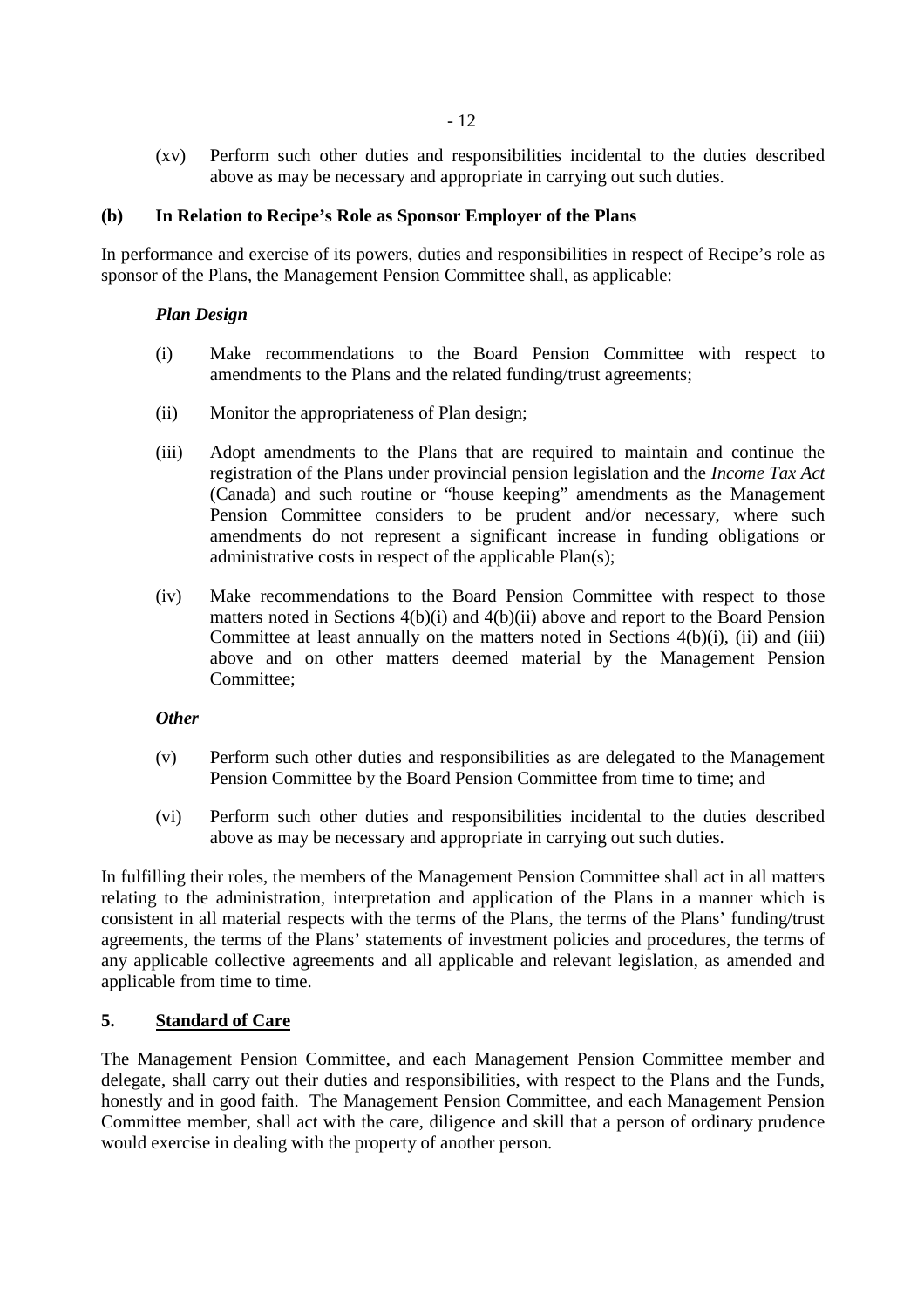#### - **PART B**

# **RULES OF PROCEDURE**

### **6. Appointment of Management Pension Committee**

The Management Pension Committee shall consist of Recipe's CFO, VP, General Counsel and VP of HR (to the extent one is in place).

# **7. Terms of Office**

Management Pension Committee members shall continue to serve as such until termination of employment, resignation or removal.

# **8. Removal of Members of the Management Pension Committee**

Any member may be removed from the Management Pension Committee at any time by the Board Pension Committee by giving written notice to such member and to the remaining members of the Management Pension Committee of such removal. The effective date of the removal shall be the date the written notice is provided to the Member and the Management Pension Committee by the Board Pension Committee or such later date as may be specified in the notice.

# **9. No Further Responsibility**

When a person ceases to be a member of the Management Pension Committee, whether because of termination of employment, resignation or removal by the Board Pension Committee, such person will be fully discharged from all duties, responsibilities which arise after the date such person ceases to be a member of the Management Pension Committee. Such person is not subject to any liability in relation to events occurring after the date he or she ceases to be a member of the Management Pension Committee.

# **10. Management Pension Committee Continues**

When a person ceases to be a member of the Management Pension Committee, whether because of death, incapacity, termination of employment, resignation or removal by the Board Pension Committee, the remaining members shall constitute a fully-constituted Management Pension Committee; however, a successor member may be appointed by the Board Pension Committee if it so chooses.

# **11. Conveyance of Management Pension Committee Records**

A member of the Management Pension Committee resigning, or being removed, shall, forthwith, convey any and all records, books, documents and other property pertaining to the administration of the Plans, to one of the other members of the Management Pension Committee.

# **12. Meetings**

The Management Pension Committee shall meet at least twice per financial year (in person or by phone) at a time and place to be determined by the members. Special meetings of the Management Pension Committee may be called by any member or a designate.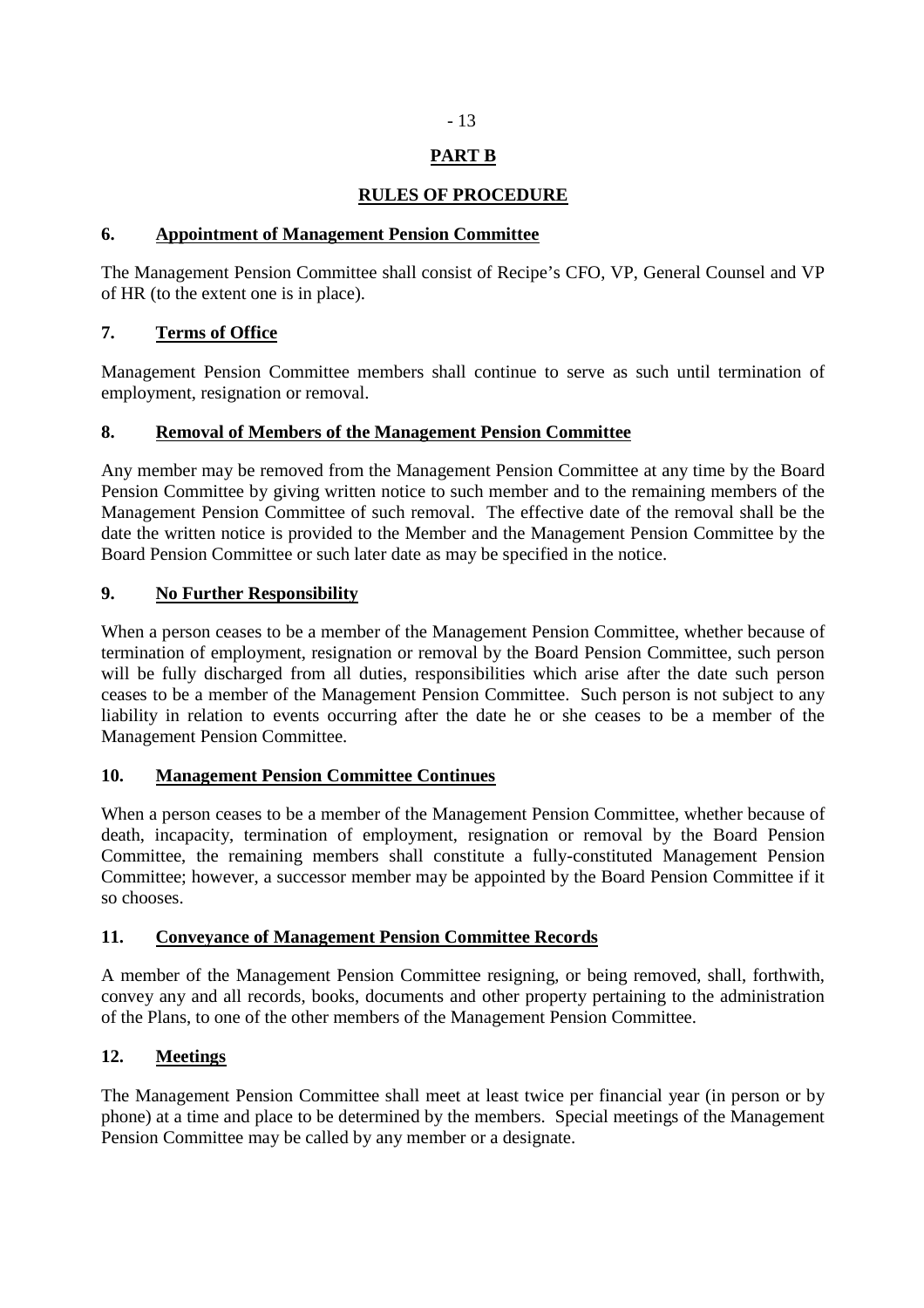A quorum for meetings shall be a majority of members of the Management Pension Committee.

At each meeting, the members of the Management Pension Committee shall appoint a Secretary, who need not be a member of the Management Pension Committee, to keep minutes of the meeting. The minutes should include, among other things, members present, absent, and nonmember attendees. The Secretary shall distribute such minutes to each Management Pension Committee member together with copies of any supporting analysis or reports following the meeting. The minutes shall be approved or amended by the Management Pension Committee at the beginning of the next Management Pension Committee meeting.

# **13. Majority Vote**

Except as otherwise provided in the Terms of Reference, the decisions of the Management Pension Committee at any meeting shall be determined by a majority vote.

When no majority can be reached in respect of a resolution, then the matter at issue will not be adopted.

# **14. Signing Authority**

Any two members of the Management Pension Committee or any other individual(s) designated by the Management Pension Committee, are authorized to execute and deliver all documents in relation to the Management Pension Committee's powers, duties and obligations as set out above (including documents relating to the Plans and the Funds), provided that, unless otherwise authorized by the Management Pension Committee, at least one of the signatures is from a member of the Management Pension Committee.

#### **15. Compensation**

Members of the Management Pension Committee shall not receive additional compensation for their participation.

# **16. Delegation of Responsibilities**

The Board Pension Committee authorizes the Management Pension Committee to delegate any of its responsibilities relating to the Plans and the Funds if the members of the Management Pension Committee do not possess the required expertise or the necessary time to properly discharge its responsibilities relating to the Plans or the Funds. Any such delegation shall be in accordance with applicable legislation.

The Management Pension Committee must be satisfied with the delegate's suitability to perform the act for which he/she is employed by the Management Pension Committee.

# **17. Conflict of Interest**

No Management Pension Committee or Board Pension Committee member shall knowingly permit his or her interest, monetary or otherwise, direct or indirect (except as a member of one of the Plans), to conflict with the proper exercise of his or her duties and responsibilities as described herein.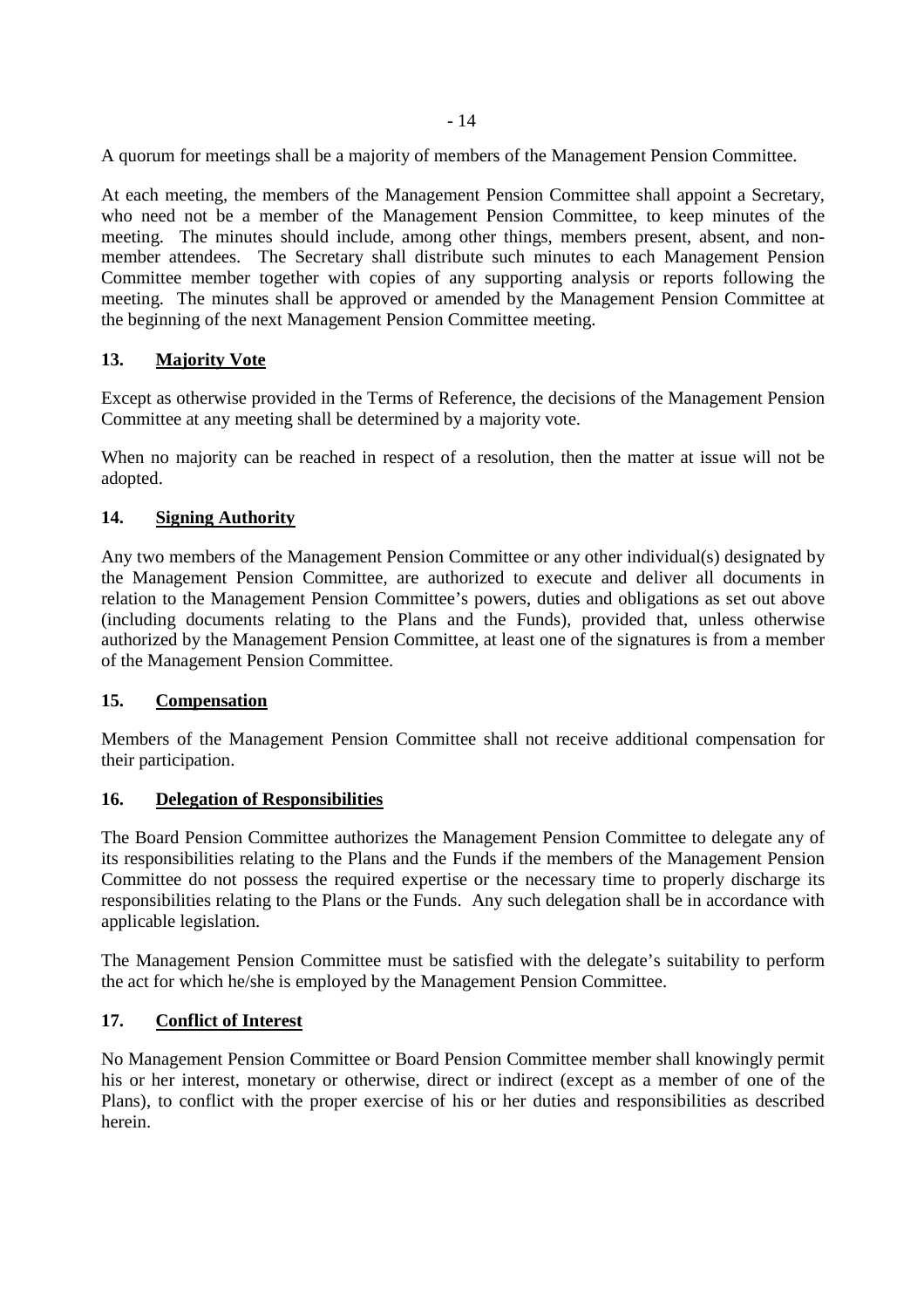Without limiting the generality of the foregoing, any member of the Management Pension Committee and the Board Pension Committee must disclose any direct or indirect association or material interest or involvement in aspects related to their role with regard to the investment of the Funds that would result in any actual or perceived conflict of interest. Such actual or perceived conflicts may arise as a result of such person having or acquiring a material pecuniary interest, direct or indirect, in any Fund or proposed investment or where such person may materially benefit from an amendment to one of the Plans or from knowledge of, participation in, or by virtue of, a Fund investment or investment decision.

Any persons listed above shall disclose the nature and extent of their actual or perceived conflict of interest at the earlier of:

- (a) becoming aware of the conflict or perceived conflict; or
- (b) at the first Management Pension Committee meeting at which the matter giving rise to the actual or perceived conflict of interest is discussed.

Such disclosure shall be made whether the person's actual or perceived conflict of interest arises before or after the transaction giving rise to the conflict of interest has been completed by the applicable Fund.

Unless the person discloses the actual or perceived conflict of interest at a Management Pension Committee meeting, the disclosure shall be made, in writing, to the other members of the Management Pension Committee who may then report the conflict to the Board Pension Committee. The other members of the Management Pension Committee may take appropriate steps and decide upon a suitable course of action to resolve the conflict, where applicable.

Any member having an actual or perceived conflict of interest will thereafter abstain from the deliberations and decision-making with respect to the matter giving rise to such conflict, unless otherwise determined permissible by the Management Pension Committee.

The Secretary shall maintain a register of any actual or perceived conflicts of interest. The register shall include a description of each actual or perceived conflict of interest, the member to whom the conflict of interest applied, the date upon which the conflict of interest arose and the manner in which the conflict of interest was dealt with.

The failure of a person to comply with the procedures described in this Section shall not itself invalidate any decision, contract or other matter pertaining to investment of the Funds.

# **18. Amendment of Governance Structure**

The Management Pension Committee may make written recommendations to the Board Pension Committee in respect of amendments to the Terms of Reference.

# **19. Liability of the Management Pension Committee**

The Management Pension Committee and its members shall not be liable for any error of judgement nor for any acts taken or failed to have been taken in the exercise of the Management Pension Committee's duties in good faith, in accordance with the standard of care described in Section 5. Specifically, the Management Pension Committee and its members shall not be liable for the loss to or diminution of the Funds. Similarly, the members of the Management Pension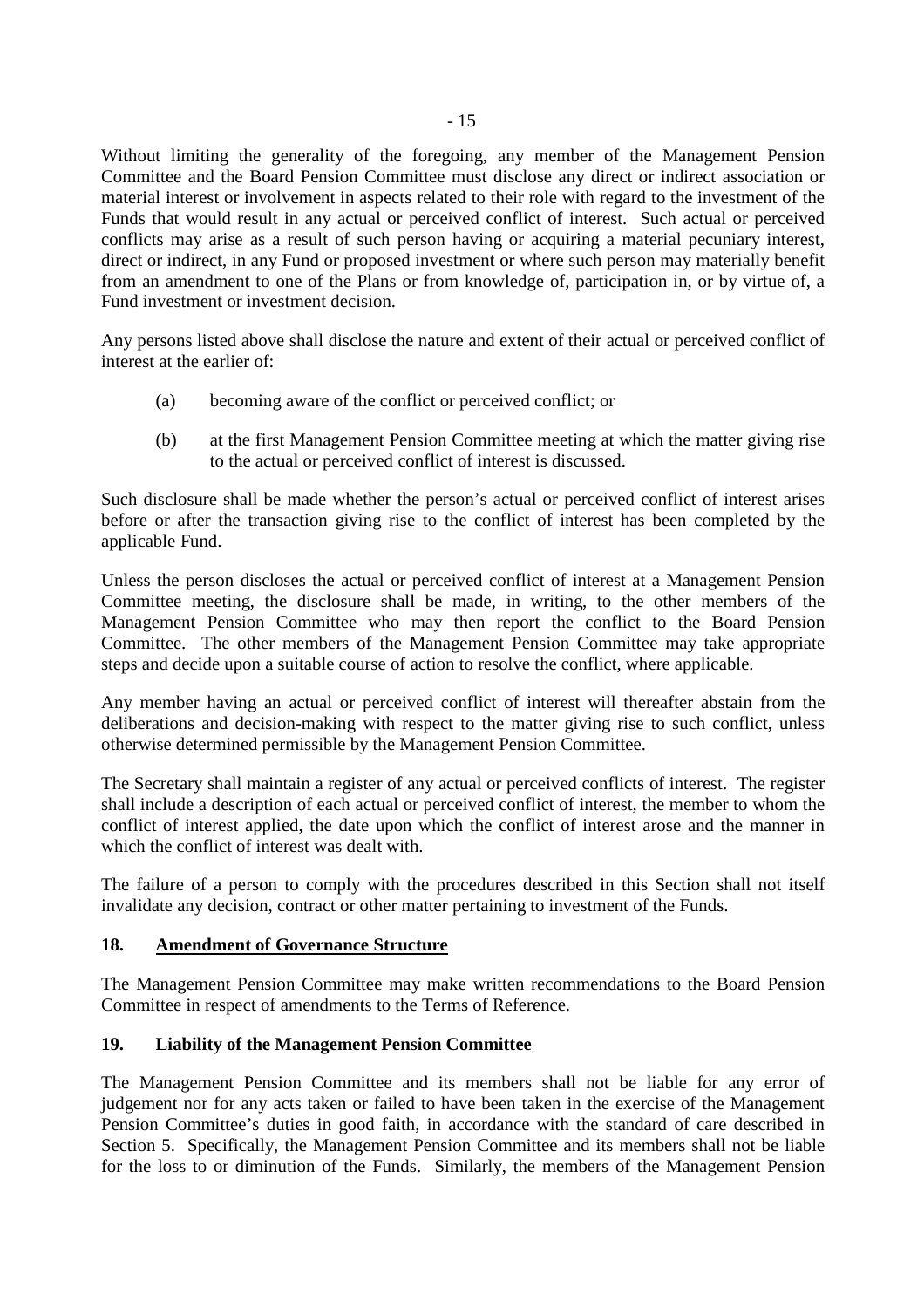Committee shall not be personally liable for any liability or debt of the Plans and the Funds contracted or incurred in connection with the administration thereof, nor for any non-fulfilment of any contract nor for any other liability arising in connection with such administration.

# **20. Protection of the Management Pension Committee**

The Management Pension Committee shall fully protected in acting in good faith on the opinion or advice of, or information obtained from, any employee, agent or advisor employed by Recipe, an affiliate, the Board Pension Committee, the Board or the Management Pension Committee in connection with the administration of the Plans and the Funds, in performing the Management Pension Committee's duties and responsibilities and the member shall be entitled to rely conclusively on any document, certificate or report prepared by such employee, agent or advisors and believed by them to be genuine, and shall be under no duty to make investigations or inquiries as to any statement contained in such document, but may accept the same as conclusive evidence of the truth and accuracy of the statements contained in them.

# **21. Indemnification**

Recipe shall indemnify and hold each member of the Management Pension Committee harmless from and against any and all taxes, charges, costs, expenses, damages, claims, losses, fines, penalties, interest, demands and liabilities, of any kind, to which the member may become subject, including the fees and expenses of legal counsel or other professionals, for or in respect of anything done or omitted or alleged to be done or omitted to have been done arising out of the performance by the Management Pension Committee member of his or her duties and responsibilities in the member's capacity as a Management Pension Committee member, provided the action or inaction was done honestly, in good faith and in accordance with the standard of care described in Section 5 above.